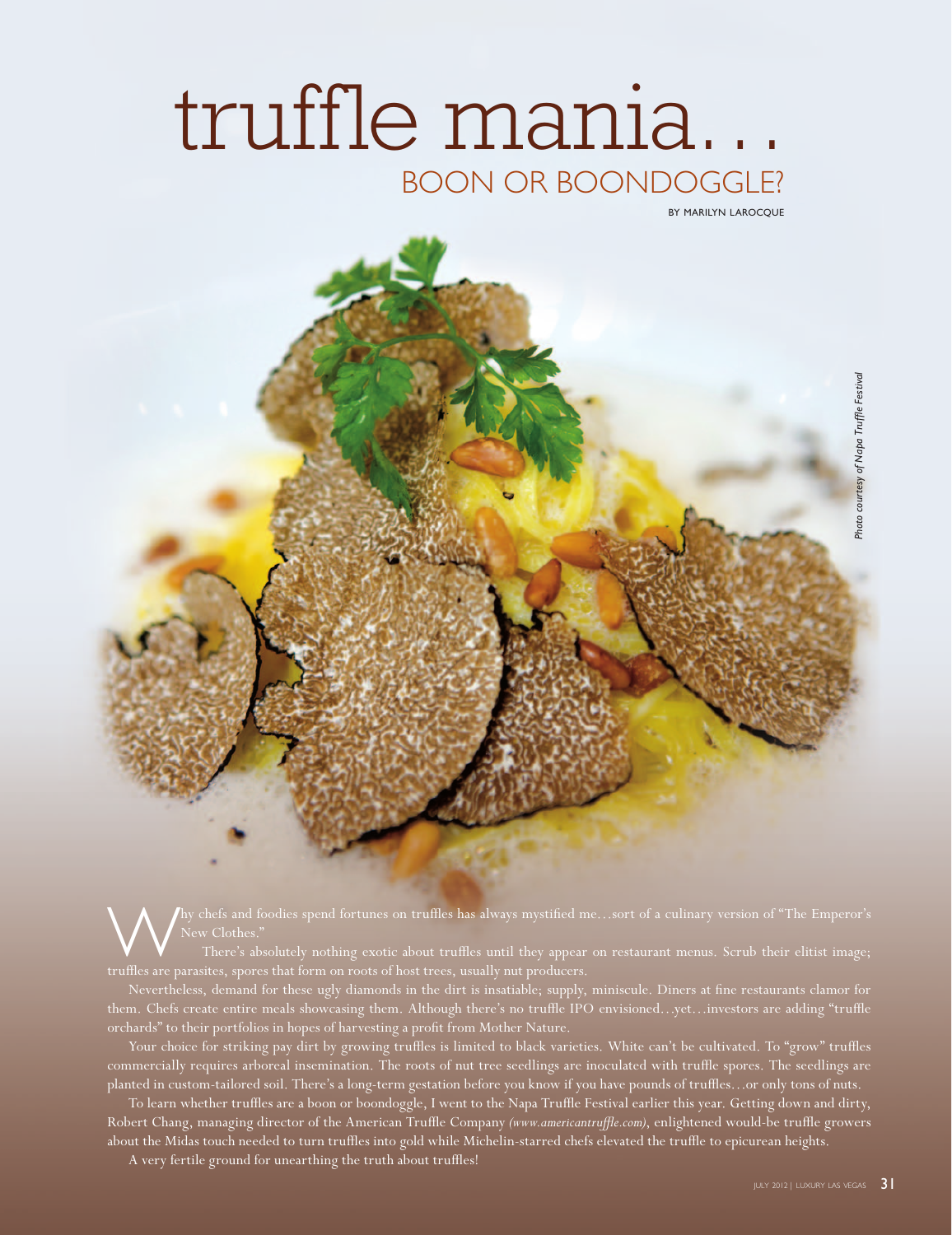## truffle mania **::**



## the tale of the truffle

Black truffles call several countries home, with France the reigning monarchy and the winter Périgord truffle, in season November or December to March, the Prince Charming. At wholesale it sells for about \$750 to \$1,200 per pound. The Burgundy black truffle, September-December, costs about onefourth as much. The Branchetto black truffle sells for \$200-\$300. Black truffles double your pleasure because they can be served raw or cooked, and your taste buds can't tell the difference between farmed and indigenous.

Queen of the truffles is the white, primarily found in the area around Alba, Italy, and in Croatia. It costs a King's ransom, \$5,000-\$7,000 per pound. It's best raw, shaved onto a hot dish like scrambled eggs, pasta, or risotto just before it's served to release unique truffle aromas.

Since I'm agriculturally challenged, I was delighted to meet two exuberant experts who literally know truffles from the ground up—Enrico Bacio il Tartufaio (Enrico Kiss, The Truffle Hunter), "Rico" for short, is a breed of dog called Lagotto Romagnolo originally from Mazara del Vallo, Sicily. He's a low-to-the-ground, perpetual motion personality pooch with curly brown and white hair, not fur, with a world-class nose for truffles, an amazing digging technique, and non-stop tail…and his Tartufaio, truffle partner, Guglielmo, clinical psychologist Bill Collins, is his "interpreter." Collins revealed the tale of the Lagottos.

"Rico's ancestors were originally from Emilia Romagna near the Tuscan border,"





he commented. "They hunted birds with the Etruscans around 500 B.C. Birds were really abundant then. However, there were no guns. So people took small boats out into lakes and pounded the water with big poles. The Lagottos jumped into the water to retrieve the birds.

"In about 1540 A.D., someone drained the lakes and swamps that attracted the birds; so Lagottos needed a new line of work. At that time, pigs hunted truffles; but, because of the truffles' sexy pheromones, pigs went wild and ate them. Lagottos were a better bet. They're workaholics and intelligent and have an exceptional sense of smell."

Rico started truffle training when a pup. Talk about Pavlov's dogs…Rico really adapted to his training. His only toy was a tartufo (truffle) sewn into a borsa (bag). Mario, his first Tartufaio in Sicily, would throw the borsa; when Rico retrieved it, he got a treat. Next, Mario hid the borsa, so Rico would have to search for it with his nose. He'd find it and get a treat. Then he buried the borsa, and Rico had to dig to find it. More treats.

By the time Rico was three months old, he was truffle hunting with the pros. The technique is first to scent the air to determine the general location of the truffles, then ground scent for their actual location, and, finally, to scratch the earth to show that you've found the spot and start digging.

Rico and Guglielmo led Napa Truffle Festival fans into the recently planted "truffle orchard" at Robert Sinskey Vineyards' Carneros property, home to Pinot Noir vines.

"It's a romantic notion that we may be able to produce our own truffles...and there is nothing better than Pinot Noir and truffles," Rob Sinskey explained of the venture he and his wife, Maria Helm Sinskey, who is a chef and cookbook author, have started.

To hedge their bets, the Sinskeys planted a half acre of winter (Périgord) black truffles, dividing their host trees 59% to 41%, oaks/ filberts, and three-fourths acre of summer (Burgundy) black truffles, with filberts outweighing oaks 80% to 20%. "Filberts mature the truffles a little more quickly," Sinskey revealed, "but oaks tend to be better producers in the long run. So, we planted both. We hope to have a truffle 'crop' in about four more years. We are all about DIY and will train our own dogs. The development of a truffle orchard is no more expensive than developing a vineyard. Although the risks are higher, so are the potential rewards."

Because there were no truffles from the new saplings, truffles had been hidden, much like Easter eggs. Rico hurtled into the hunt. Reaching pay dirt, he shifted his paws into warp speed, pausing for praise and a treat when he found a truffle.

#### truffle talk

Who better to tout truffles than the weekend's keynote speaker Barbara Fairchild, former Editor-in-Chief of *Bon Appétit* and now editor of the entertaining and breezy online Real Eats/Nomad Editions (*www.nomadeditions.com/real-eats*).

"There's nothing that you cook with that comes close to a truffle," she stated flatly.